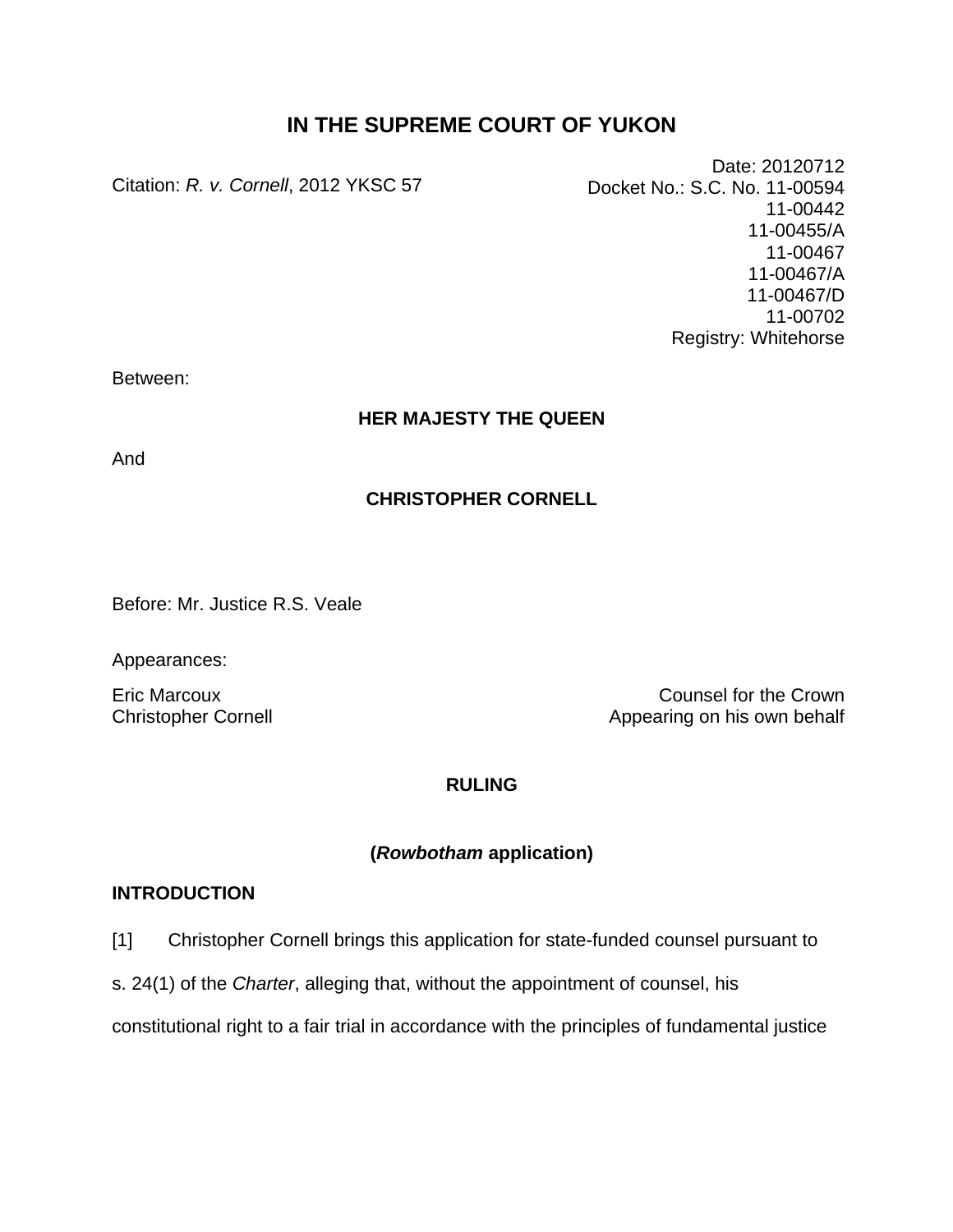under ss. 7 and 11(d) of the *Charter* will be violated. This type of application is known as a *Rowbotham* application (*R. v. Rowbotham* (1988), 25 O.A.C. 321 (C.A.)).

[2] The Crown is opposed to the application, primarily on the basis that the application is premature, as the next step in Mr. Cornell's matters will be a preliminary inquiry and his right to a fair trial is not yet engaged. Alternatively, the Crown takes the position that, because Mr. Cornell has declined the services of two lawyers provided by Yukon Legal Services Society ("YLSS"), he should be precluded from seeking this remedy. Crown says that Mr. Cornell is using this application to secure his counsel of choice and that it should not be permitted.

## **BACKGROUND**

[3] Mr. Cornell is currently facing over twenty charges set out in five informations. The most serious set of allegations is contained on an information with nine counts, and on which Mr. Cornell is co-accused with a woman named Jessica Johnson. These allegations include the attempted murder of an RCMP officer. Jessica Johnson has retained counsel, the accused have elected to have a preliminary inquiry on these charges, and my understanding is that a date will be set as soon as Mr. Cornell's *Rowbotham* application is resolved. Mr. Cornell has been in custody since September 2011.

[4] Mr. Cornell provided the Court with some material in support of his application. He has sworn an affidavit, and has as well provided various letters and emails from YLSS, a letter from one counsel whose services he is not using, and an affidavit from another lawyer who has been assisting him on a *pro bono* basis. This latter lawyer has indicated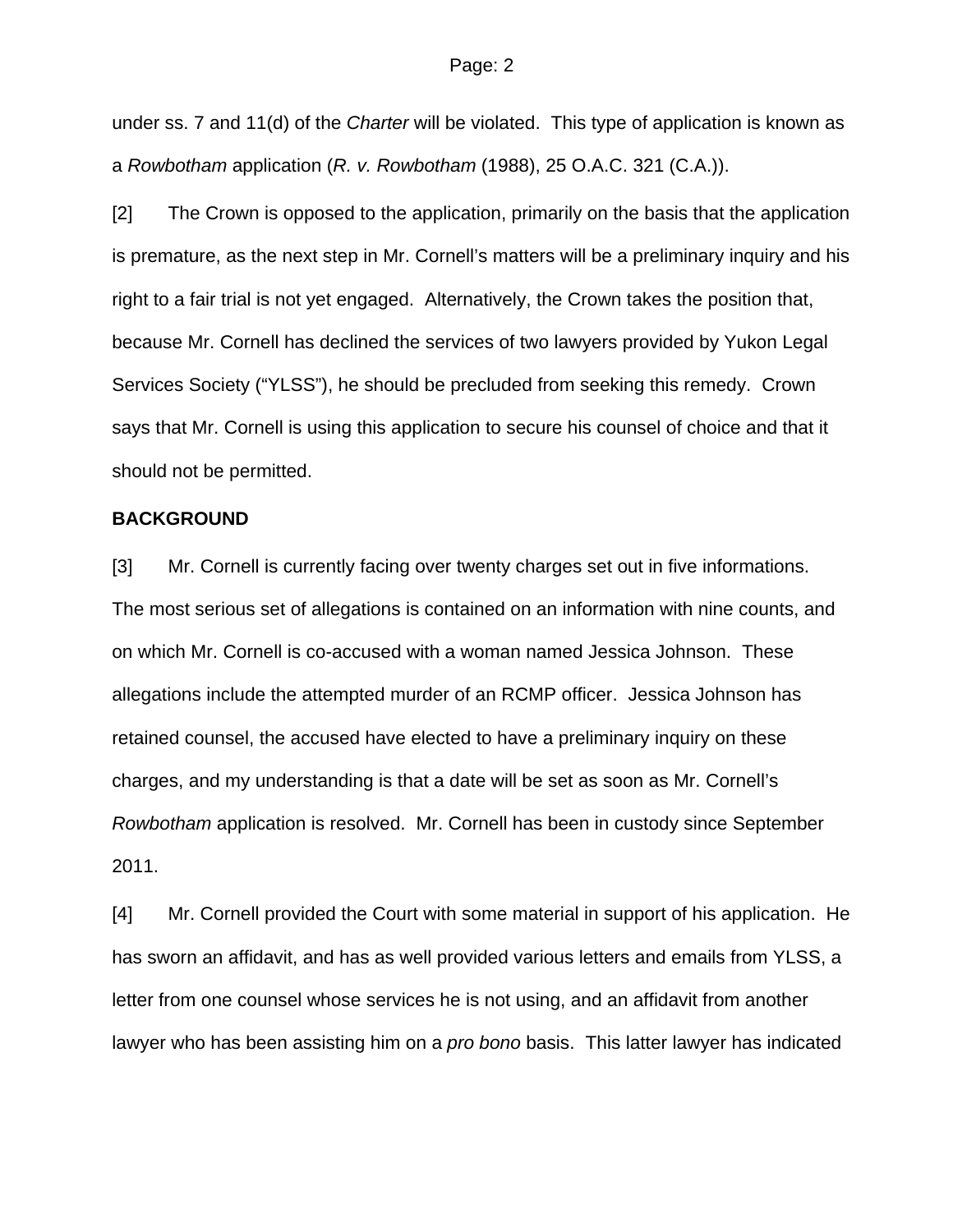that he is willing to accept the retainer if Mr. Cornell's application is granted. Mr. Cornell was also cross-examined on his affidavit by Crown counsel.

[5] According to the material filed, YLSS initially assigned Mr. Cornell one of its senior staff lawyers. Sometime around March 2012, there was a breakdown in the solicitorclient relationship with this counsel, and YLSS advised Mr. Cornell that they could not appoint another staff lawyer because of potential and actual conflicts. YLSS approached other local lawyers about their willingness to accept a retainer in accordance with the Legal Aid Regulations, and one agreed to meet with Mr. Cornell. It appears that this relationship faltered at the outset, with Mr. Cornell voicing concern about the lawyer's decade-long hiatus from practice, and the lawyer refusing to "audition" for the case.

[6] Throughout this, it appears that Mr. Cornell has been able to forge a relationship with a lawyer resident in British Columbia. He testified that he believed he would be able to access a lawyer through B.C. legal aid, and that's when he began talking with David Tarnow. Although he made his best efforts to work with the lawyers provided by YLSS, including providing them with his disclosure, his evidence is that Mr. Tarnow has been the most responsive and has provided the most assistance, despite the fact that he is not formally retained. Mr. Tarnow filed an affidavit in these proceedings, indicating that he has been assisting Mr. Cornell during the times when he was obviously without counsel. He deposed that he was approached by YLSS about a retainer, and says that, while he is unwilling to work at the YLSS rate, he is willing to work for a rate similar to what he would be paid by Legal Services in B.C. on a similar serious case. Although it was not filed in these proceedings, I note that the *Legal Services Society Act (Schedules and Forms),*  Y.C.O. 1976/286, sets the hourly rate for preparation for a murder defence at either \$70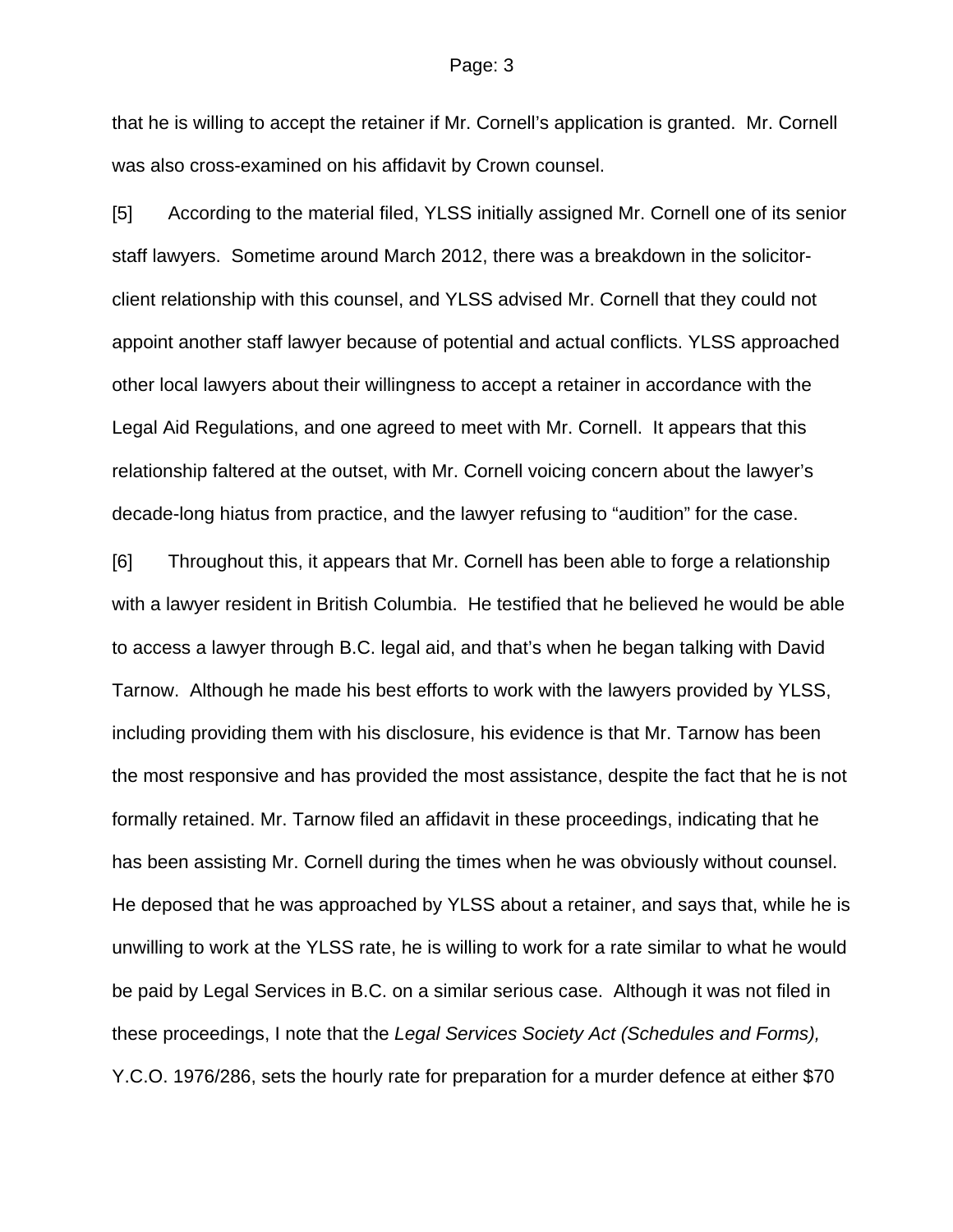or \$88 per hour, depending on experience, and caps the number of preparation hours at forty (40) for first- and second- degree murder. Without commenting on the rates themselves, I note parenthetically that I have grave doubts about whether counsel adhering to the cap on hours would be able to prepare a competent defence or guarantee a fair trial.

[7] Mr. Cornell told the Court that, although he has been provided with disclosure on a USB key, because of his security classification, he is only allowed to access a computer to view it during his one hour of personal time a day, and he also needs to use this hour to exercise his fresh air and shower privileges. He said he has read about half of his disclosure to date. He said he thought he had most of his disclosure but he wasn't sure. For example, he has not seen any material about break and enter and firearm theft allegations, although he thinks he is facing some related charges. He said that he has tried to speak with YLSS counsel and local counsel when he has questions about the disclosure, but that he often resorts to David Tarnow, as Mr. Tarnow is the only person that is available to speak and that returns his calls.

[8] Mr. Cornell also testified that he has no assets and no income, and that his family is unable to assist him financially.

## **ISSUES**

[9] What Mr. Cornell is essentially seeking is a judicial stay of the proceedings against him if state-funded counsel is not provided. The principles governing the ability of a Court to grant this remedy were first set out in *Rowbotham, supra*, and have since been refined in Ontario and other jurisdictions.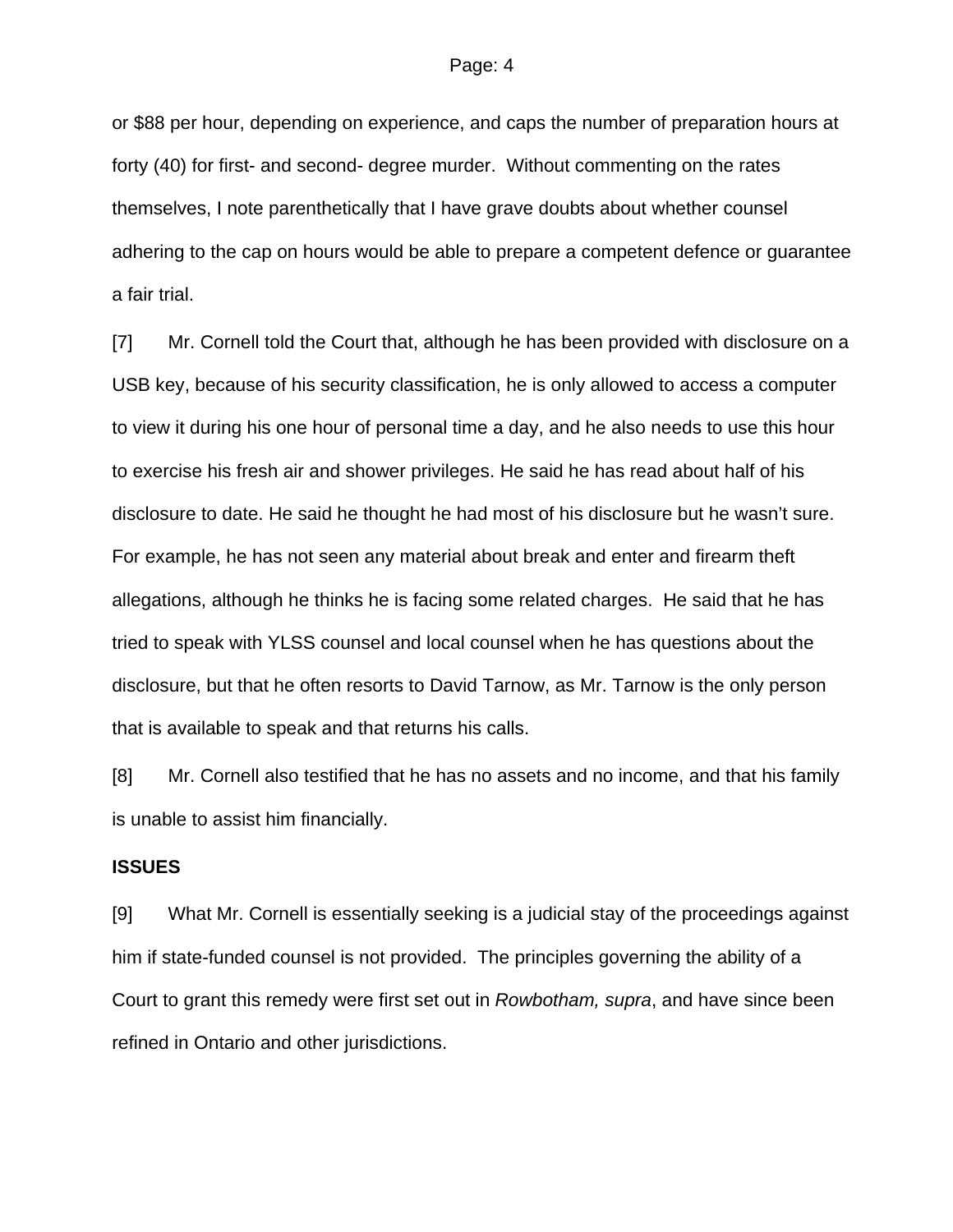[10] The fundamental issue in a *Rowbotham* application is whether there is a serious risk that the applicant will not receive a fair trial in the absence of state-funded counsel. In *R. v. Everitt*, 2008 YKSC 86, the most recent Yukon case to consider a *Rowbotham*  application, Gower J. set out the elements the accused must demonstrate in order to be show that this risk exists. These are:

- 1. That he or she has been denied legal aid;
- 2. That he or she cannot afford to fund their own counsel;
- 3. That the charges are serious, and;
- 4. That the charges are sufficiently complex that the accused does not have the capacity to deal with them without counsel.

(citing *R. v. Newberry,* 2003 BCSC 1620, per Groberman J. (as he then was)) Each of these elements must be established by the applicant on a balance of probabilities.

[11] Crown counsel also provided me with *R. v. Malik,* 2003 BCSC 1439, which contains a helpful summary of the relevant principles at para. 22.

[12] As noted, the Crown is primarily opposing this application on the basis that Mr. Cornell's right to a fair trial is not yet implicated, and that, regardless of whether Mr. Cornell otherwise satisfies the *Rowbotham* test, the principles of fundamental justice do not require state-funded counsel at the stage of a preliminary inquiry. This then is a threshold issue that must be addressed. The Crown's alternative position is that Mr. Cornell has not been denied legal aid, but rather chose to fire the counsel that was provided. Counsel points out that the entitlement to counsel is not the right to counsel of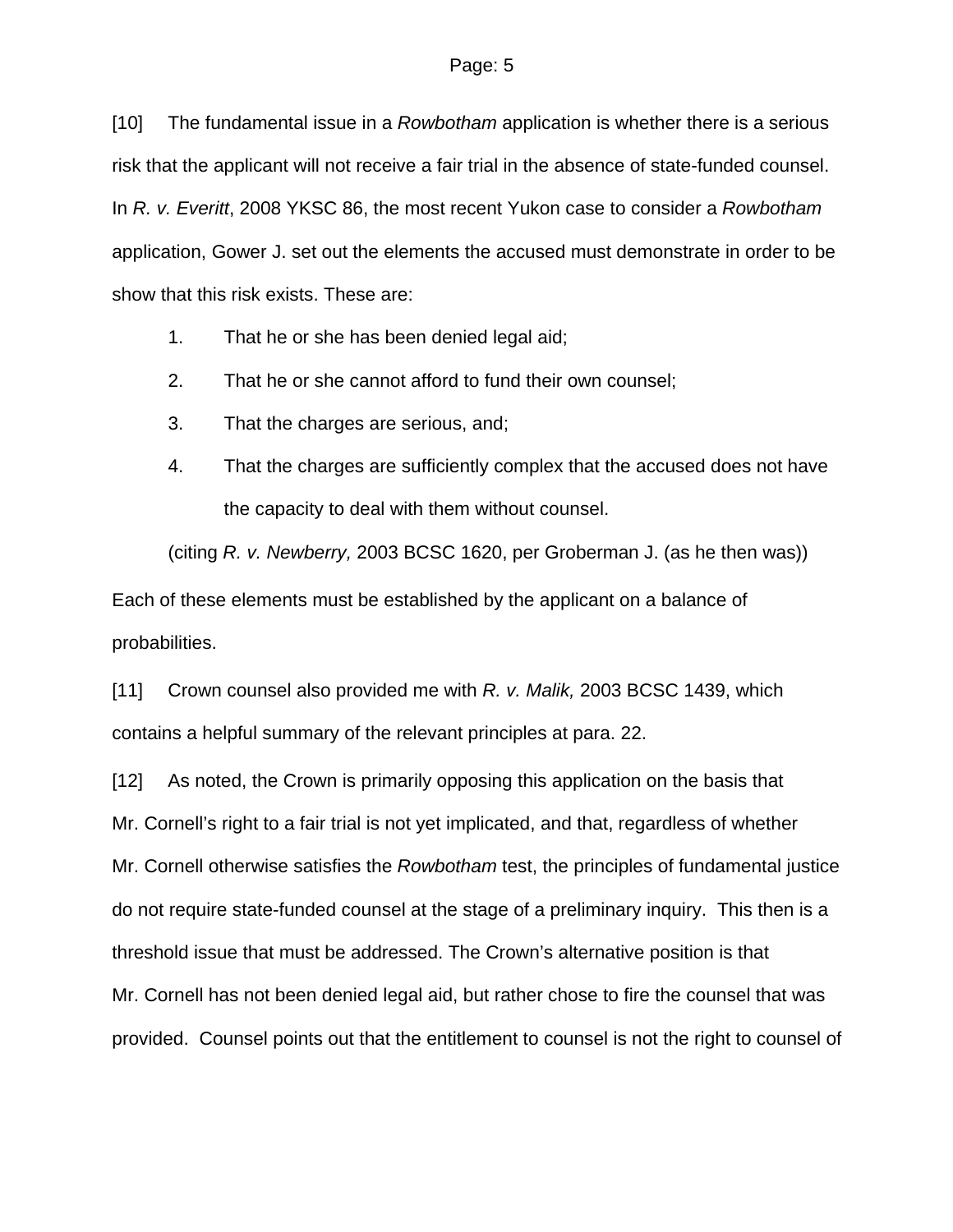choice and suggests that Mr. Cornell is attempting to thwart the efforts of YLSS to provide him with a lawyer in order to secure the assistance of Mr. Tarnow specifically.

## **1. Is the assistance of counsel at a preliminary hearing essential to a fair trial?**

[13] The Crown has presented a number of authorities that support its position that fundamental justice will not be denied and that there is not a significant risk that Mr. Cornell's fair trial rights will be impacted if he is required to represent himself at his preliminary inquiry.

[14] The most recent and persuasive authority is a chambers decision of Groberman J.A. in *R. v. Dunkers*, 2010 BCCA 601. In *Dunkers,* Groberman J.A. affirmed the decision of a Supreme Court judge denying the accused state-funded counsel at her preliminary inquiry for a charge of fraud over \$5000. He found that at the stage of a preliminary inquiry "the threat to liberty or to the fairness of proceedings is quite limited" (para. 16) and determined that the applicant had failed to demonstrate the significant risk necessary for success.

[15] *Dunkers* appears to follow on the heels of two earlier decisions written by Groberman J.A. while he was still sitting as a trial judge. In *R. v. Nicolier*, 2001 BCSC 211, he denied an application for state-funded counsel at the preliminary inquiry for an accused charged with the sexual assault and sexual touching of his former stepdaughter. In that case, the Court found that the issues were not complex and mostly revolved around credibility. Moreover, because of the nature of the charges, counsel had already been appointed to cross-examine the key witnesses at the request of the Crown, and this would ameliorate any potential prejudice to Mr. Nicolier. In *Newberry,* cited above, while Groberman J. accepted that there could be circumstances in which the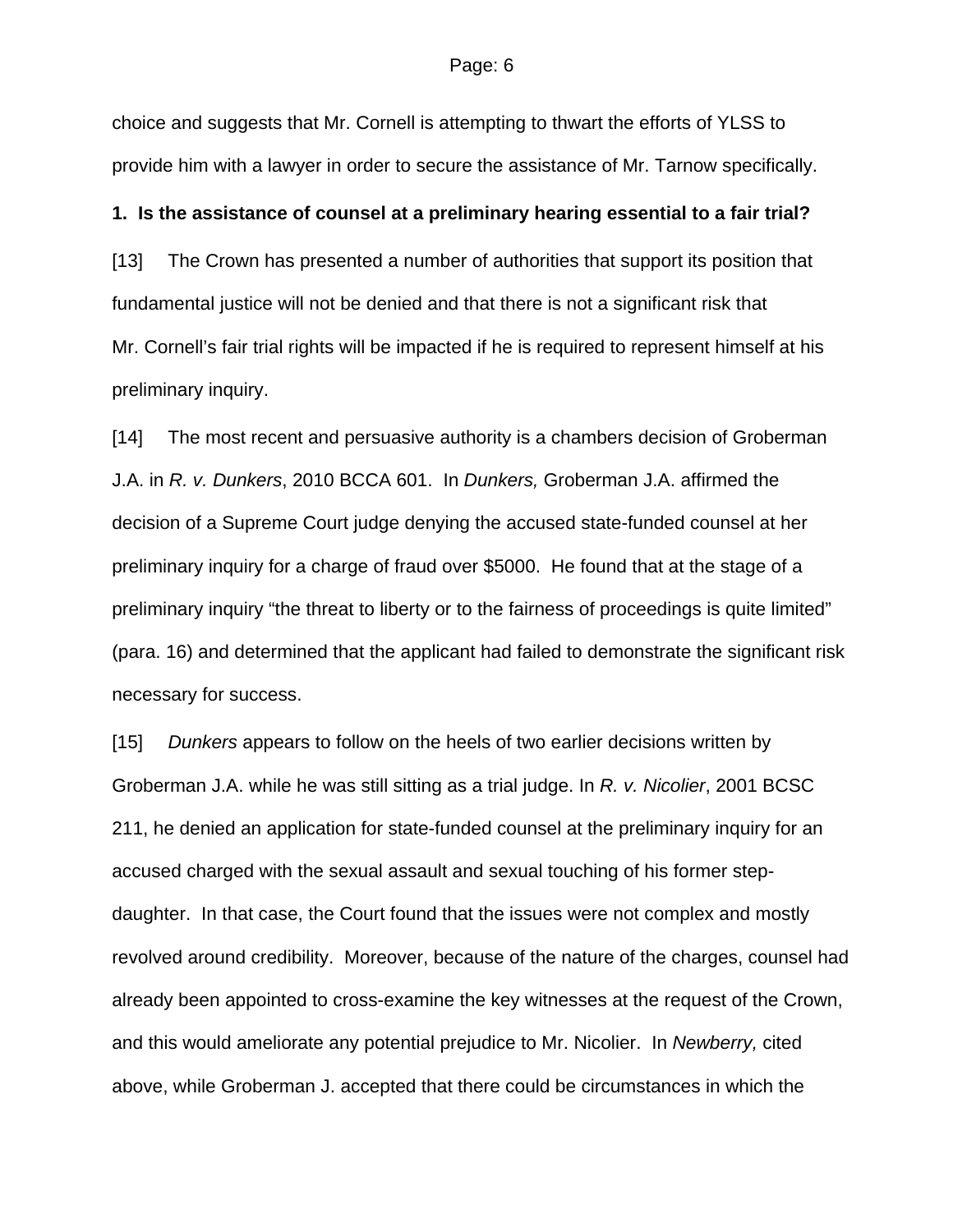failure to have counsel at a preliminary inquiry could constitute a breach of an accused's *Charter* rights, he wrote that "the nature of the proceedings makes it less likely that [this failure] will result in fundamental justice being denied". Newberry was facing charges of conspiracy to export cannabis and conspiracy to traffic in cannabis with a number of coaccused, all of whom appeared to be represented. In considering the elements required for a successful *Rowbotham* application, Groberman J. found that Mr. Newberry's only potential detriment was that he may not be able to obtain satisfactory discovery of the evidence at the preliminary hearing, but considered that this was unlikely, given the presence of counsel for the co-accused. He also found that the complex evidentiary issues surrounding wiretaps and co-conspirators would not really arise until the trial of the matter.

[16] The issue of whether a *Rowbotham* relief is available at a preliminary inquiry appears to have been most thoroughly canvassed in a decision by Fuerst J. of the Ontario Superior Court of Justice. In *R. v. Valenti*, 2010 ONSC 2433, she denied the application of an accused charged in connection with various marijuana grow operations and facing serious charges including participation in a criminal organization, trafficking, and money laundering, among others. Disclosure was voluminous. After canvassing some relevant caselaw, she concluded as follows:

> [17 ] I conclude that while the availability of a *Rowbotham* order to an accused facing a preliminary hearing may not be foreclosed, it is a remedy that could be available in only exceptional circumstances. The limited powers of a preliminary hearing judge make it difficult to conclude that the conduct of the preliminary hearing will adversely affect the fairness of the accused person's trial in such a way or to such an extent that representation at the preliminary hearing is essential to a fair trial. Rulings that are within the power of the preliminary hearing judge to make, including those about the admissibility of evidence, do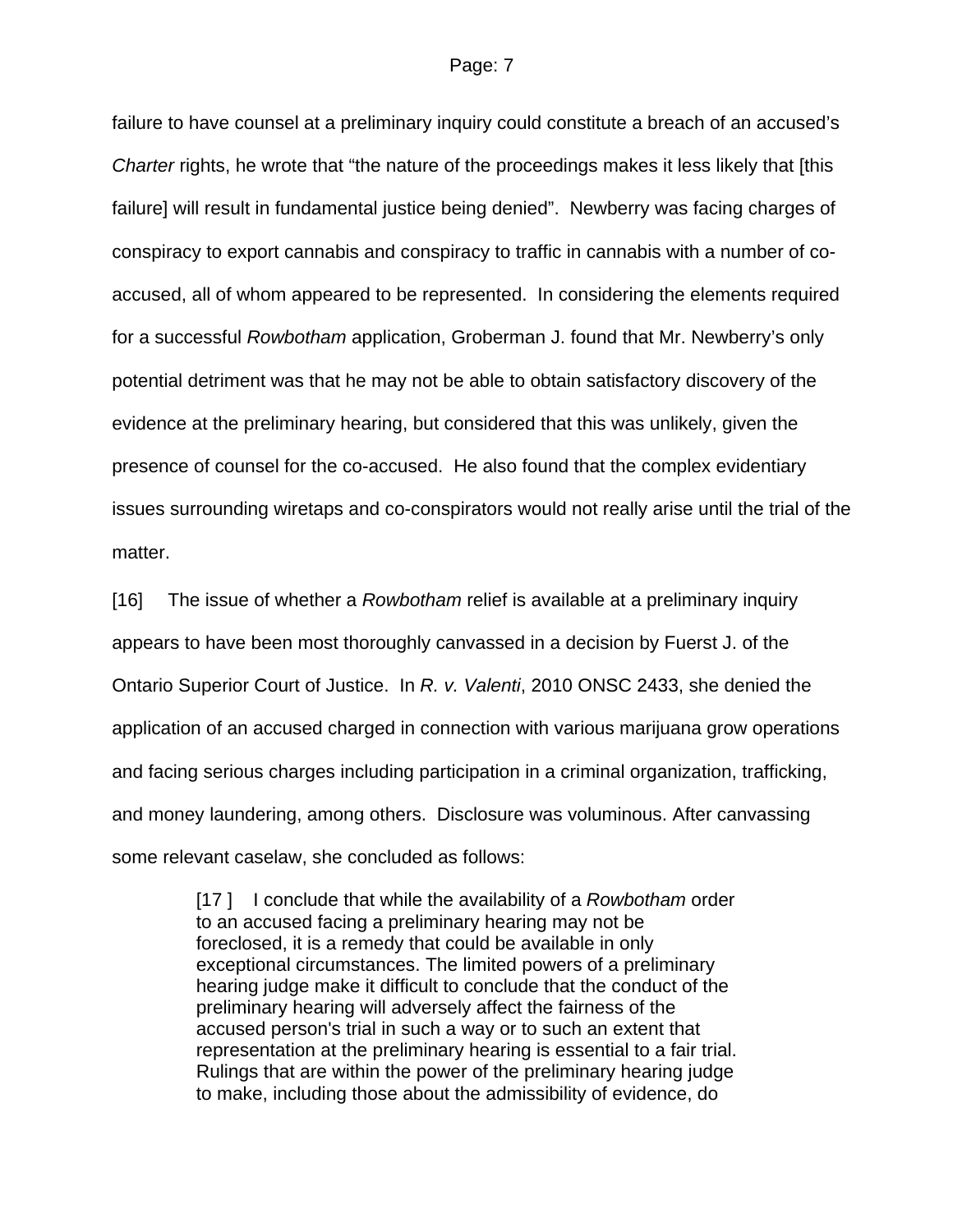not bind the trial judge. Further, the preliminary hearing judge has no jurisdiction to hear and decide Charter applications.

[17] For his part, Mr. Cornell presented me with one case in which a *Rowbotham* application was granted at the stage of a preliminary inquiry (*R. v. James*, 2011 ONSC 5985). I accept Crown's contention that the circumstances of that case are readily distinguishable, however it seems to me that all of these cases turn on their very specific facts. In *James,* Ricchetti J. granted the accused's application on the basis that the evidence elicited at the preliminary inquiry could have a significant impact on the outcome of the trial and also on the basis that both the administration of justice and the efficiency of the trial would benefit from an earlier rather than later appointment of counsel.

[18] Although I do appreciate that the availability of a *Rowbotham* order to an accused facing a preliminary hearing is only available in "exceptional circumstances", I nevertheless conclude that Mr. Cornell has satisfied me that such circumstances exist here. Assuming that he has otherwise satisfied me on the legal aid and financial elements of the *Rowbotham* test, which I will address below, I find that in this unique context, Mr. Cornell faces a significant risk that his right to a fair trial will be jeopardized if he is forced to represent himself at his preliminary inquiry.

[19] I reach this conclusion for essentially two reasons. First, although Mr. Cornell strikes me as an articulate and intelligent individual that is capable of reviewing and understanding his disclosure, I am concerned about the very real time limits that have been placed on his ability to work with it. I accept from what he indicated in this Court and from the discussion evident in other transcripts, that he has been constrained in his ability to review his disclosure and that, despite the fact that these charges arose almost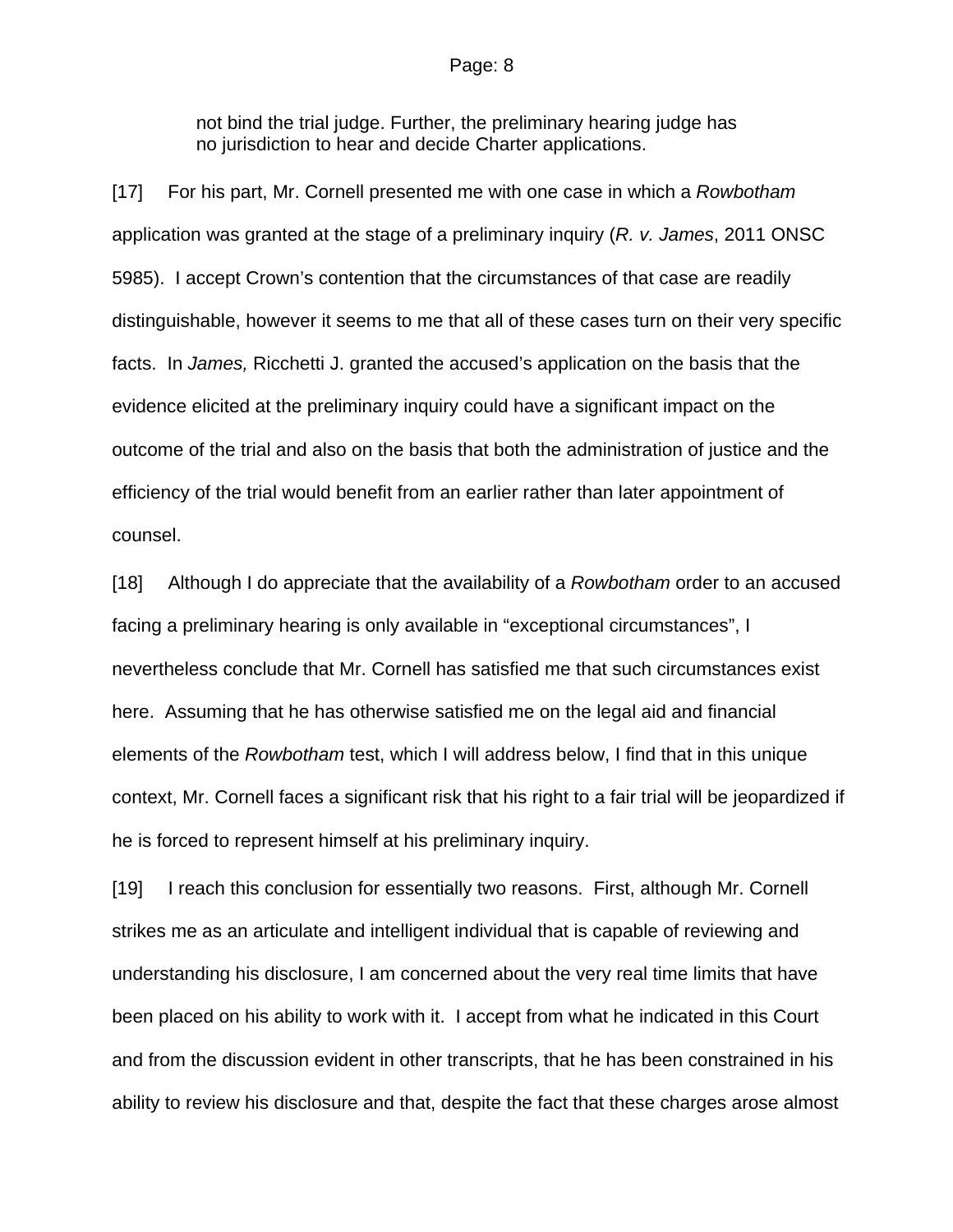ten months ago, he has read only half of what he has been provided with. While it is true, as Crown counsel points out, that the importance of a preliminary inquiry has been diminished in recent years, I also accept that it remains more than a mere formality, and that, in the words of Durno J. adopted in *James*, "[a] well-conducted and focused preliminary inquiry can play a vital role in assuring the right to make full answer and defence, and in trial fairness" (see para. 40 of *James*). A preliminary inquiry can only be well-conducted and focused if the accused has prepared by reviewing the Crown's case against him. In his present circumstances, Mr. Cornell seems unable to do so.

[20] Secondly, although the presence of counsel for Jessica Johnson at the preliminary inquiry could serve to ameliorate any prejudice that Mr. Cornell might encounter in the circumstances, it could also do the opposite. It is impossible to say at this stage whether any defences will be joint as opposed to cut-throat, in which each co-accused will attempt to deflect blame onto the other. If the latter approach is taken, again, there is the very real chance that Mr. Cornell could be prejudiced by his inability to counter damaging evidence elicited by counsel for his co-accused.

[21] Finally, and although it is not an consideration that goes to trial fairness, I am also of the opinion that requiring state-funded counsel at this stage of the process will not result in significant extra expense than if counsel was required later, after the preliminary hearing and before the trial, when Mr. Cornell would be certain to renew his application. It appears to me that counsel appointed later would have to review the same amount of disclosure and make many of the same tactical decisions as counsel appointed at this stage.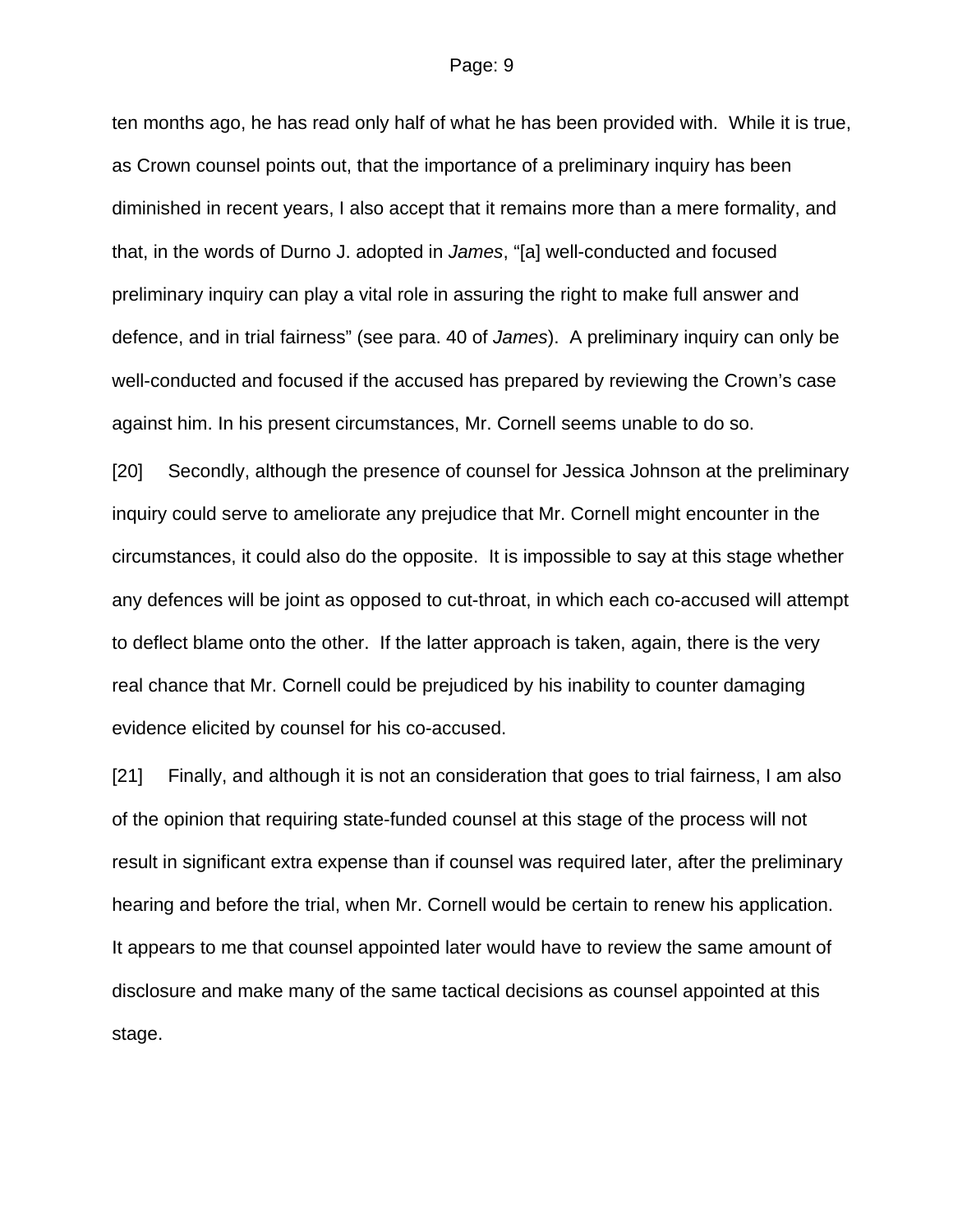# **2. Has Mr. Cornell proven the elements required on a** *Rowbotham* **application, including the denial of legal aid?**

[22] It should be evident from the foregoing that Mr. Cornell has satisfied me, on a balance of probabilities, of the last two elements of the *Rowbotham* test. Specifically, the charge of attempted murder of a peace officer is unquestionably a serious charge, and it carries with it the possibility of life imprisonment. In terms of complexity, although the Crown noted that we are only dealing with one of Mr. Cornell's five informations and a preliminary inquiry involving mostly civilian witnesses, there are going to be expert reports filed, a possibility that the experts be produced for cross-examination and the complicating factor of the represented co-accused. As noted, I have grave reservations about the accused's ability to deal with the charges, even at this stage, without counsel, given the restrictions on his ability to review his disclosure.

[23] I am also satisfied that Mr. Cornell is unable to fund his own counsel. He is currently incarcerated, and I accept that he has no assets to speak of. I also accept that his family is not in a position to help him financially. As noted by YLSS, he is financially eligible for legal aid. This was not seriously challenged by the Crown.

[24] The first element of the *Rowbotham* test is where the Crown submits Mr. Cornell has failed to meet his onus. Counsel says that this situation is analogous to the one considered by Gower J., sitting as a Court of Appeal judge in chambers in *R. v. Gagnon*, 2006 YKSC 52 (alternatively cited as 2006 YKCA 52). In *Gagnon*, the offender had discharged two legal aid lawyers during the course of a few distinct proceedings on fraudrelated charges, and subsequently brought three *Rowbotham* applications and an application under s. 684. Relying on the case of *R. v. McCotter*, 2006 BCSC 301,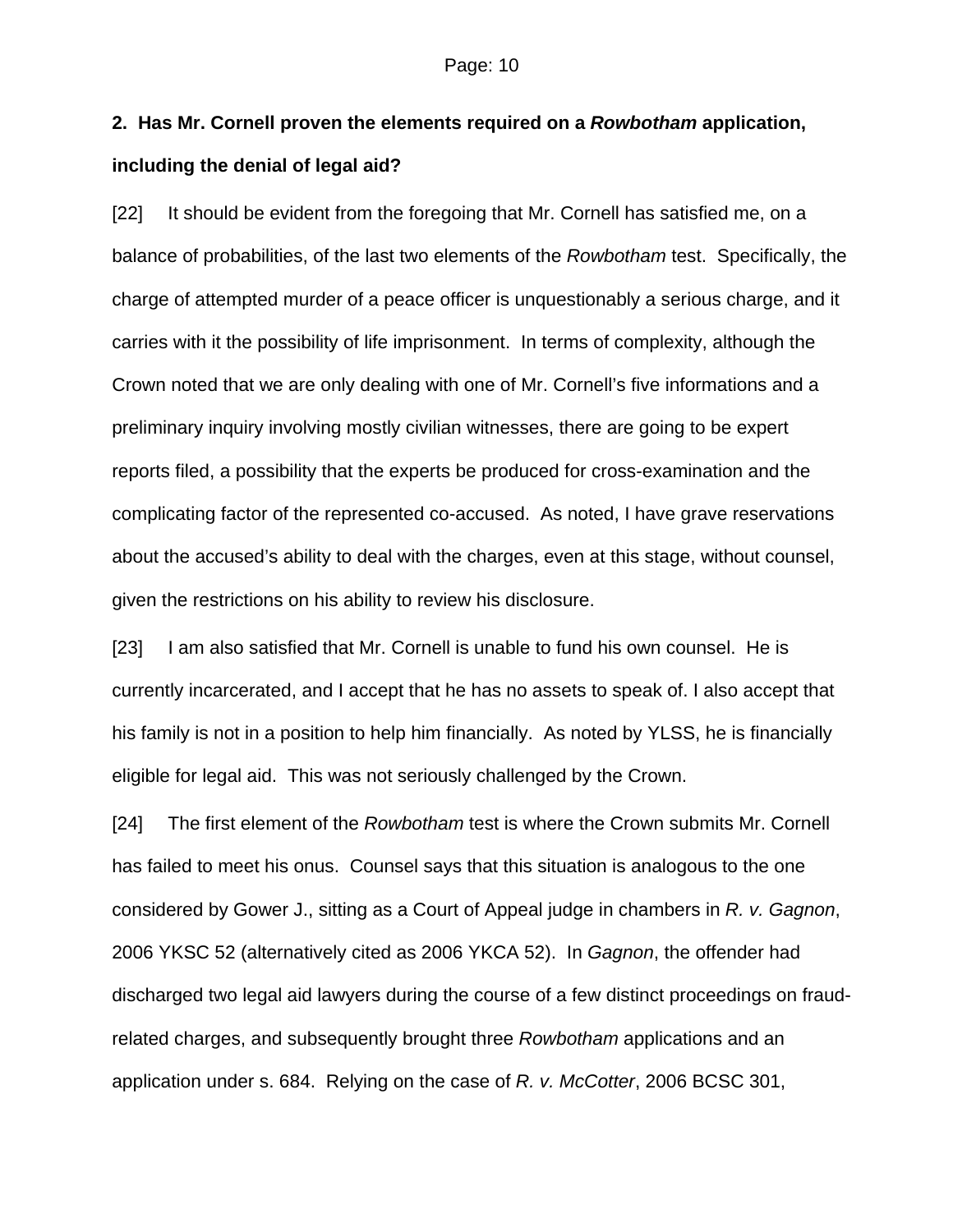Gower J. found that an individual seeking a *Rowbotham* order in these circumstances had to establish, again on a balance of probabilities, that the termination of his earlier lawyers was reasonable. In the case of Mr. Gagnon, the termination was not reasonable, and Gower J. deemed him to have elected to proceed unrepresented.

[25] In contrast to the situation in *Gagnon*, I am satisfied here that Mr. Cornell acted reasonably in discharging his counsel. With respect to the first clinic lawyer, Mr. Cornell indicated that the choice to terminate the relationship was mutual, and this position appears to be supported in the letter issued by YLSS a short time later. At this point, there were no clinic lawyers not in a conflict and no other local lawyers, save one, willing to work at the governing tariff. Mr. Cornell attempted to work with this lawyer and provided him his disclosure, however his voiced reservations about the length of time the lawyer had been out-of-practice seems to have caused the lawyer to decline the retainer. I do not consider that Mr. Cornell discharged this lawyer, rather the lawyer seems to have discharged Mr. Cornell.

[26] While these findings are sufficient to dispose of the Crown's objection, I do want to address his point that Mr. Cornell is using this process to secure counsel of choice. I do not find that to be the case. I accept Mr. Cornell's evidence that he attempted to work with YLSS-appointed lawyers in good faith, while also trying to ensure that he had the information he needed to navigate his way through the court process. I accept that he found Mr. Tarnow while under the impression he could somehow access counsel through the B.C. legal aid system. The reality is that the Yukon criminal defence bar is a small bar and options are limited, especially when, as here, so many of the lawyers are in